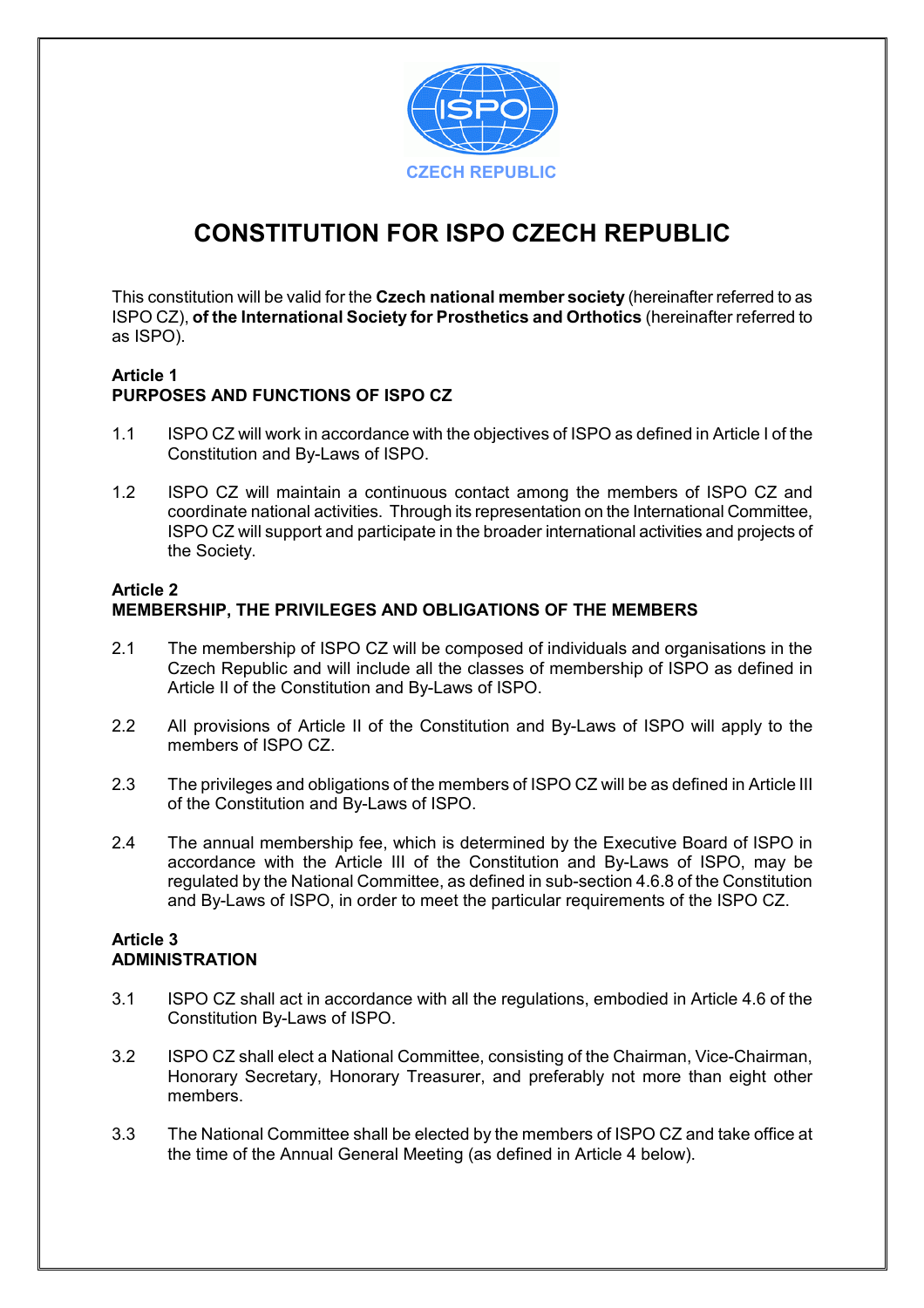- 3.4 Members of the National Committee shall be elected for a term of three years. Approximately one third of the Committee shall retire each year and be eligible for reelection.
- 3.5 The Chairman and other Officer Bearers shall be appointed by the committee from amongst its members.
- 3.6 The financial accounts of ISPO CZ shall be produced in each calendar year and displayed to the members of the National Member Society.
- 3.7 The Chairman and the Vice-Chairman of the National Committee shall preferably be of different professional disciplines.
- 3.8 The National Committee shall be responsible to the Annual General Meeting for the budget and management of the National Member Society, and for maintaining the relationship between the National Member Society and International Committee and Executive Board of ISPO.
- 3.9 The Chairman shall represent the National Member Society on the International Committee of ISPO. A National Member Society which has more than 15 members shall be entitled to a second representative. The two representatives shall be of different professional disciplines.
- 3.10 Officers of ISPO and Chairmen of Standing Committees of ISPO who are members of ISPO CZ shall be ex-officio members of the National Committee.

## **Article 4 ANNUAL GENERAL MEETING**

- 4.1 The Annual General Meeting (AGM) shall be held in each calendar year at a place selected by the National Committee.
- 4.2 The business of the AGM shall comprise:
	- (i) considering reports and accounts for the past year;
	- (ii) reviewing, if necessary, revising the Constitution of ISPO CZ;
	- (iii) deciding questions of general policy raised by the National Committee or, by prior notice, from members of ISPO CZ;
	- (iv) electing members of the National Committee.
- 4.3 Items for inclusion in the AGM Agenda shall be sent by members to reach the Honorary Secretary at least eight weeks before the date of the AGM. Copies of the complete Agenda shall be issued to all members at least six weeks before the date of the AGM.
- 4.4 The General Meeting shall reach its decisions by majority vote unless other particular rules for voting are valid.
- 4.5 If a proposal does not receive a majority vote in its favour, the proposal shall be rejected.
- 4.6 At the Annual General Meeting (as defined in Article 4) the members of ISPO CZ may vote by personal appearance only.